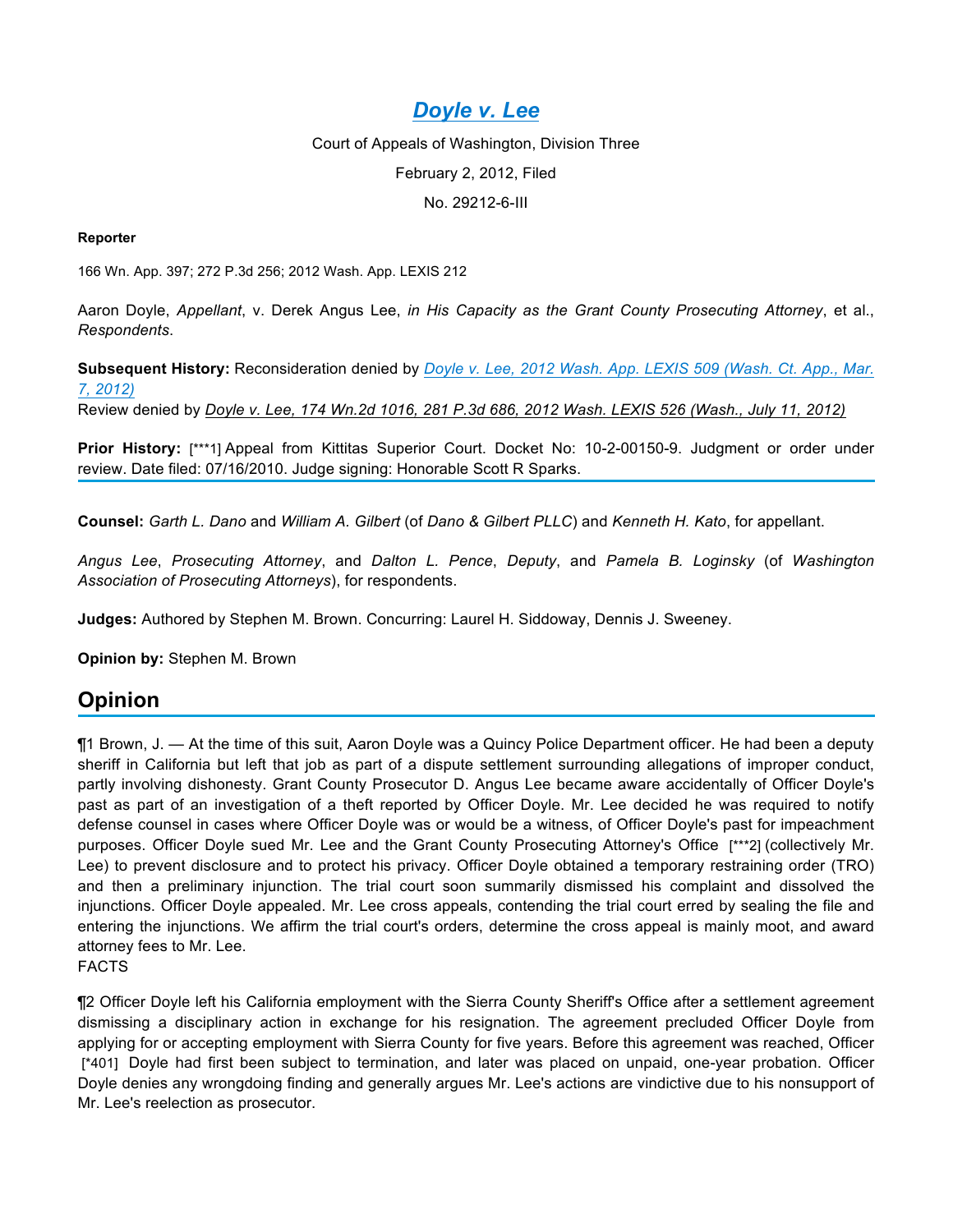#### Doyle v. Lee

¶3 In May 2007, Officer Doyle became employed by the Quincy Police Department. He later was involved in a romantic [\*\*\*3] relationship with Haley Taylor that ended badly, with allegations of criminal misconduct claimed by both parties. In 2009, Officer Doyle reported a memory device containing documents related to his Sierra County employment had been stolen from his home. Police recovered the memory device from Ms. Taylor's attorney and reviewed the Sierra County investigation documents. Believing the investigation resulted in a finding that Officer Doyle was dishonest, police passed this information to Mr. Lee. Mr. Lee preliminarily determined the dishonesty finding and the supporting information were potential impeachment materials that his office was required to disclose to criminal defendants in cases where Officer Doyle was a witness under *Brady v. Maryland, 373 U.S. 83, 83 S. Ct. 1194, 10 L. Ed. 2d 215 (1983)*.

[\*\*259]

¶4 Mr. Lee notified Officer Doyle of his determination and invited him to provide any information he wished to assist Mr. Lee in making his *Brady* determination. Officer Doyle responded by suing in Kittitas County Superior Court for declaratory relief, seeking orders to prohibit Mr. Lee from using, distributing, or disseminating any of the documents related to Officer Doyle's Sierra County employment. [\*\*\*4] Officer Doyle alleged this result was compelled by the settlement agreement entered into with Sierra County and by court orders issued by both the California Superior Court and the Grant County Superior Court. Ex parte on April 8, 2010, Officer Doyle moved for a TRO and an order to seal the record. Mr. Lee unsuccessfully moved to dissolve the TRO. On April 23, 2010, the trial court granted a preliminary injunction and entered an order sealing the entire court file. [\*402]

¶5 On June 11, 2010, Mr. Lee moved for summary judgment to dissolve the preliminary injunction and to dismiss the complaint. Mr. Lee partly asserted Officer Doyle's case was moot, since copies of the Sierra County documents had been distributed as discovery to numerous Grant County criminal defense attorneys. Six days after Mr. Lee's summary judgment motion, Officer Doyle served Deputy Prosecuting Attorney Douglas Mitchell with a subpoena for deposition and a subpoena duces tecum. Mr. Lee successfully moved to quash the subpoena on grounds that Mr. Mitchell had appeared on his behalf in this case, and his deposition was barred by both the attorney/client privilege and the work product doctrine. The court directed further discovery [\*\*\*5] held in abeyance until after Mr. Lee's summary judgment motion was heard. Officer Doyle did not identify what evidence he hoped to obtain through discovery.

¶6 Officer Doyle supplemented his opposition to the summary judgment by moving to remove the Grant County Prosecuting Attorney's Office and Mr. Lee on cases where he was a potential witness, including the summary judgment proceedings. The court denied his request. Finding the Sierra County outcome was adverse to Officer Doyle and that such information would be of public concern, the trial court ordered the immediate termination of the April preliminary injunction and granted Mr. Lee's motion for summary dismissal. The court ordered that the court file be unsealed on August 2, 2010. Officer Doyle appealed. Mr. Lee cross appealed.<sup>1</sup> We also consider various motions.

ANALYSIS

 $\overline{a}$ 

#### A. Disqualification Motion

[1] **[7]** The issue is whether the trial court erred in refusing to [\*\*\*6] remove Mr. Lee and the Grant County Prosecuting [\*403] Attorney's Office from the summary judgment proceedings, considering Officer Doyle's conflict of interest contentions. We review the court's ruling for abuse of discretion. *Pub. Util. Dist. No. 1 of Klickitat County v. Int'l Ins. Co., 124 Wn.2d 789, 812, 881 P.2d 1020 (1994)*. Discretion is abused if it is exercised without tenable grounds or reasons. *State ex rel. Carroll v. Junker, 79 Wn.2d 12, 26, 482 P.2d 775 (1971)*.

[2-5] ¶8 A prosecuting attorney may be replaced with a special prosecuting attorney if the prosecuting attorney fails, from sickness or other cause, to attend court. *State v. Heaton, 21 Wash. 59, 61-62, 56 P. 843 (1899)*. Conflict of

<sup>&</sup>lt;sup>1</sup>We grant Mr. Lee's motion to seal and redact portions of his reply brief in response to our clerk's February 17, 2011 letter requiring that action. We allow Mr. Lee to file the redacted brief and grant the motion to seal Mr. Lee's reply brief to the extent it quotes sealed material.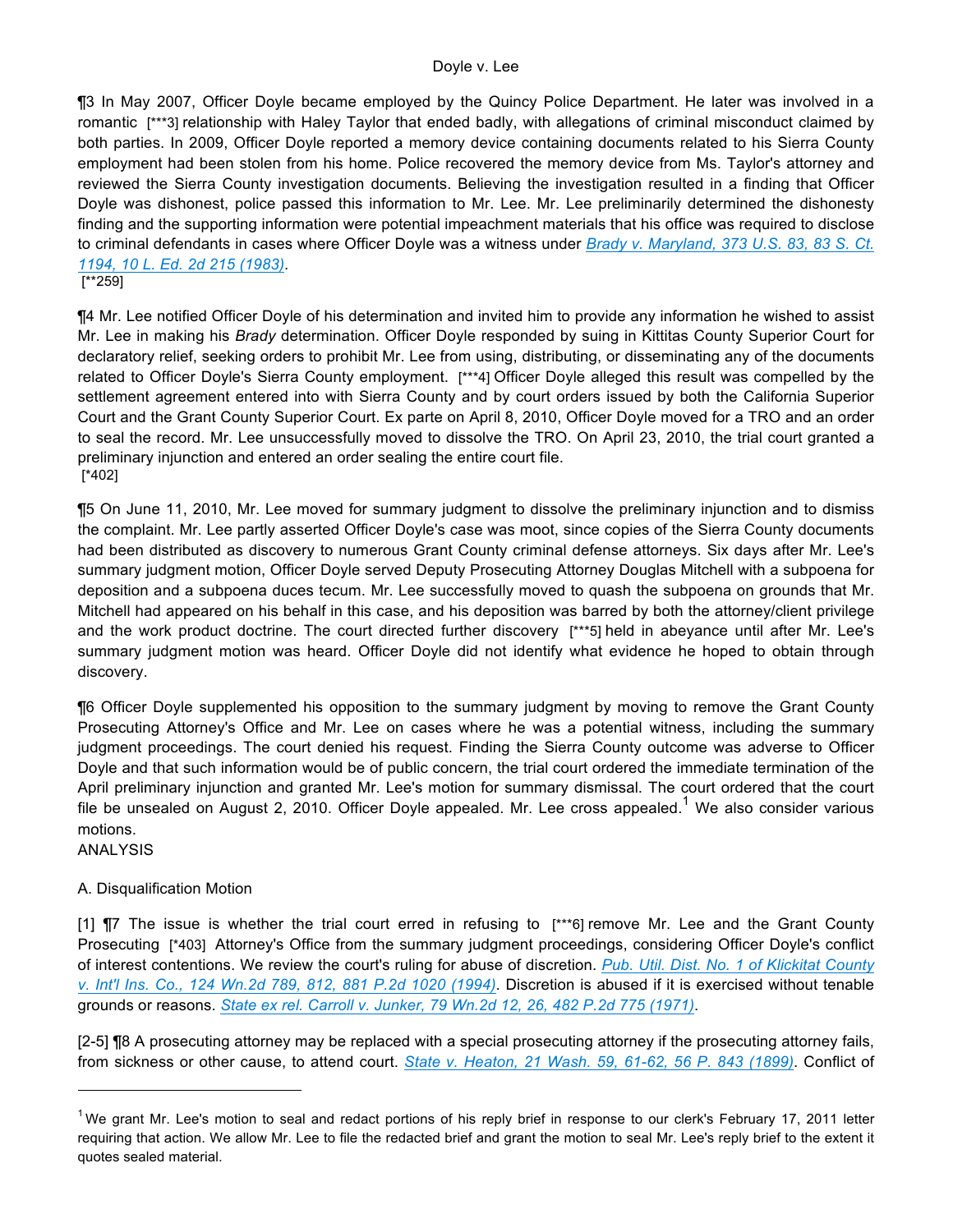interest would be considered an "other cause." *See State v. Stenger, 111 Wn.2d 516, 521-22, 760 P.2d 357 (1988)* (defendant was prosecutor's former client). But the mere appearance of impropriety is insufficient to remove a prosecutor because the appearance of fairness doctrine does not apply to the executive duties of a prosecutor. *State v. Finch, 137 Wn.2d 792, 810, 975 P.2d 967 (1999)*.

[6] ¶9 Here, Mr. Lee has never represented Officer Doyle. A prosecutor may not be disqualified from an action by his opponent's [\*\*\*7] lawsuit filing or bar complaint. See State v. Sinclair, 46 Wn. App. 433, 437, 730 P.2d 742 *(1986)* (a criminal defendant's filing of a formal complaint against his lawyer with [\*\*260] the Washington State Bar Association does not create a conflict of interest in violation of the Code of Professional Responsibility sufficient to force the recusal of the attorney). Thus, Mr. Lee was properly allowed to personally defend his office. Accordingly, the trial court did not err by allowing Mr. Lee to pursue his summary judgment motion to dissolve the preliminary injunction.

B. Summary Judgment Continuance Request

[7]  $\P$ 10 The issue is whether the trial court erred in not granting Officer Doyle's summary-judgment continuance request to engage in discovery. A court has broad discretion [\*404] to grant or deny a continuance that we review for a manifest abuse of discretion. *Colwell v. Holy Family Hosp., 104 Wn. App. 606, 615, 15 P.3d 210 (2001)*.

[8] **[11** During the hearing on Mr. Lee's motion to quash the subpoena relating to Mr. Mitchell, Officer Doyle argued the summary judgment hearing should be continued. The trial court declined to rule on the motion because it was not properly before the court. Officer Doyle stated that he [\*\*\*8] would file a continuance motion, but the record does not show this was accomplished. Generally, a properly noted motion is filed with the opposing party and the court. *CR 5(a)*, *(e)*. The trial court requested that Officer Doyle properly note his continuance motion so it could consider the matter. Because Officer Doyle did not properly request a continuance and failed to properly note his motion, the trial court had no opportunity to exercise its discretion. Therefore, this issue is not properly before us. C. Summary Judgment Dismissal

[9] ¶12 The issue is whether the trial court erred in granting Mr. Lee's motion for summary judgment dismissal of Officer Doyle's complaint and in dissolving the injunction. Ordinarily, a trial court's decision to grant an injunction and its decision regarding the terms of the injunction are reviewed for an abuse of discretion. *Kucera v. Dep't of Transp., 140 Wn.2d 200, 209, 995 P.2d 63 (2000)*. But here, because the injunction is being reviewed as an appeal from a summary judgment order dissolving it and its validity involves solely questions of law, our review is de novo. *Mains Farm Homeowners Ass'n v. Worthington, 121 Wn.2d 810, 813, 854 P.2d 1072 (1993)*.

[10] ¶13 A party [\*\*\*9] seeking an injunction must show "'(1) that he has a clear legal or equitable right, (2) that he has a well-grounded fear of immediate invasion of that right, and (3) that the acts complained of are either resulting in or will result in actual and substantial injury to him.'" *Tyler [\*405] Pipe Indus., Inc. v. Dep't of Revenue, 96 Wn.2d 785, 792, 638 P.2d 1213 (1982)* (quoting *Port of Seattle v. Int'l Longshoremen's & Warehousemen's Union, 52 Wn.2d 317, 319, 324 P.2d 1099 (1958))*.

[11, 12] ¶14 Here, conditions changed significantly between April 8, 2010, when the ex parte TRO was granted and July 16, 2010, when the order dissolving the preliminary injunction and dismissing the case was entered. The trial court reviewed the Sierra County documents that were not available when the TRO was issued; it decided a sustained finding of dishonesty existed resulting in adverse consequences to Officer Doyle. Under *Brady*, a prosecutor is required to disclose exculpatory evidence, including an officer's dishonesty. *373 U.S. at 87*. Mr. Lee complied with the *Brady* mandates by giving the documents to numerous affected defense attorneys. Given our review of this record and the relevant authorities, the trial court did not err [\*\*\*10] in dissolving the injunction and dismissing Officer Doyle's complaint.

D. Cross Appeal

[13] ¶15 On cross appeal, Mr. Lee first contends injunctive relief was wrongly granted and that the trial court erred in not entering written findings of fact and conclusions of law before sealing the court file. While Officer Doyle agrees with Mr. Lee's contention regarding written findings and conclusions, a case is moot when limited to abstract principles or questions, the substantive questions in the trial court no longer exist, or a court can no longer provide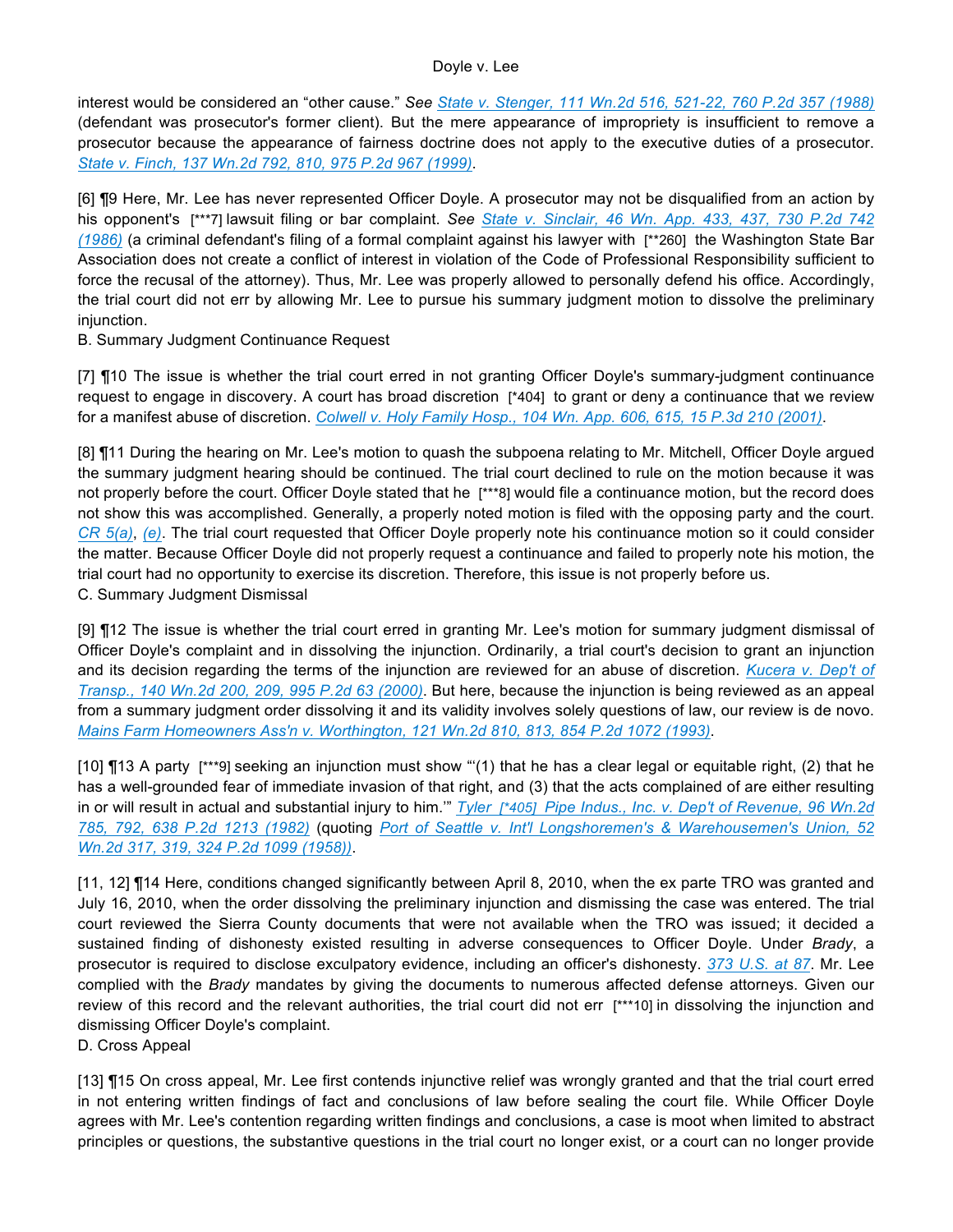effective relief. *Spokane Research & Def. [\*\*261] Fund v. City of Spokane, 155 Wn.2d 89, 99, 117 P.3d 1117 (2005)*. Assuming Mr. Lee's arguments are correct, we cannot provide effective relief. The trial court dissolved the preliminary injunction and unsealed the trial court file. While this court stayed those rulings pending this appeal, those rulings are affirmed for the reasons discussed above. Thus, [\*406] no further relief can be afforded by this court. Therefore, the issues are moot.

[14] ¶16 Next, Mr. Lee contends this court improperly sealed its court file because no compelling privacy or safety concern outweighs the public interest in access to the court record. [\*\*\*11] Under *GR 15(g)*, "records sealed in the trial court shall be sealed from public access in the appellate court subject to further order of the appellate court." Based on this rule, it was reasonable for our clerk to seal this court's file. And, this court revisited the issue after Mr. Lee moved to modify the clerk's ruling by unsealing this court's record except the clerk's papers and report of proceedings. Moreover, because the dissemination of information was central to this appeal, this court necessarily sealed portions of its record pending this decision.

[15, 16] ¶17 Mr. Lee argues this court was required to submit written findings of fact and conclusions of law addressing the factors in *Seattle Times Co. v. Ishikawa, 97 Wn.2d 30, 640 P.2d 716 (1982)* before sealing its file. But *CR 52(a)(5)(B)* partly states, "Findings of fact and conclusions of law are not necessary: … [o]n decisions of motions." In *In re Marriage of Treseler, 145 Wn. App. 278, 290, 187 P.3d 773 (2008)*, Division One of this court held that a trial court did not commit error by deciding a motion to seal without also entering findings and conclusions. Moreover, in its ordinary role as a reviewing court, an appellate [\*\*\*12] court does not make findings of fact.<sup>2</sup> See *King County Emps.' Ass'n v. State Emps.' Ret. Bd., 54 Wn.2d 1, 5, 336 P.2d 387 (1959)* ("appellate court—not a trier of the facts … has no power to enter any findings of fact"). Accordingly, this court was not required to enter written findings and conclusions before sealing its file.

#### [\*407] E. Attorney Fees

 $\overline{a}$ 

[17] ¶18 Mr. Lee requests attorney fees on appeal. He argues case law supports an award of attorney fees when a preliminary injunction is dissolved. A court, in exercising its discretion, may award attorney fees when a party prevails in dissolving an injunction. *Cornell Pump Co. v. City of Bellingham, 123 Wn. App. 226, 232, 98 P.3d 84 (2004)*. In *Cecil v. Dominy, 69 Wn.2d 289, 418 P.2d 233 (1966)*, our Supreme Court discussed the rationale for awarding attorney fees to parties who prevail in dissolving a wrongful injunction. Even so, the effect of our holding, assuming the trial [\*\*\*13] court's order is to unseal the record on appeal, is as ordered by our clerk on February 17, 2011.

Because the trial on the merits had for its sole purpose a determination of whether the injunction should stand or fall, and was the only procedure then available to the party enjoined to bring about dissolution of the temporary injunction, the case comes within the rule that a reasonable attorney's fee reasonably incurred in procuring the dissolution of an injunction wrongfully issued represents damages suffered from the injunction.

*Cecil, 69 Wn.2d at 291*. Although Officer Doyle argues public attorneys may not recover attorney fees, "a county prosecutor … may recover investigation and trial costs, as well as attorney fees." *State ex rel. Evergreen Freedom Found. v. Nat'l Educ. Ass'n, 119 Wn. App. 445, 451 n.6, 81 P.3d 911 (2003)*.

[18, 19] ¶19 Because the purpose of the proceedings below and on appeal was to dissolve an injunction and because we hold Mr. Lee prevails here in seeking to affirm the trial court's order dissolving the injunction, he is entitled to attorney fees reasonably expended on appeal. While the parties dispute whether a bond was or should have been posted, the amount of recovery [\*\*\*14] is not affected by a bond amount since the award of [\*\*262] attorney fees is not based [\*408] on the bond statute, but is based on a rule of equity. *Ritchie v. Markley, 23 Wn. App. 569, 575, 597 P.2d 449 (1979)*. Given this analysis, we grant Mr. Lee's attorney fee request.

<sup>&</sup>lt;sup>2</sup> The records sealed on appeal in this case were records that had been sealed in the trial court and were governed by *GR 15(g)*. This case does not require us to consider the process to be followed if a request to seal a record were to be raised for the first time in this court.